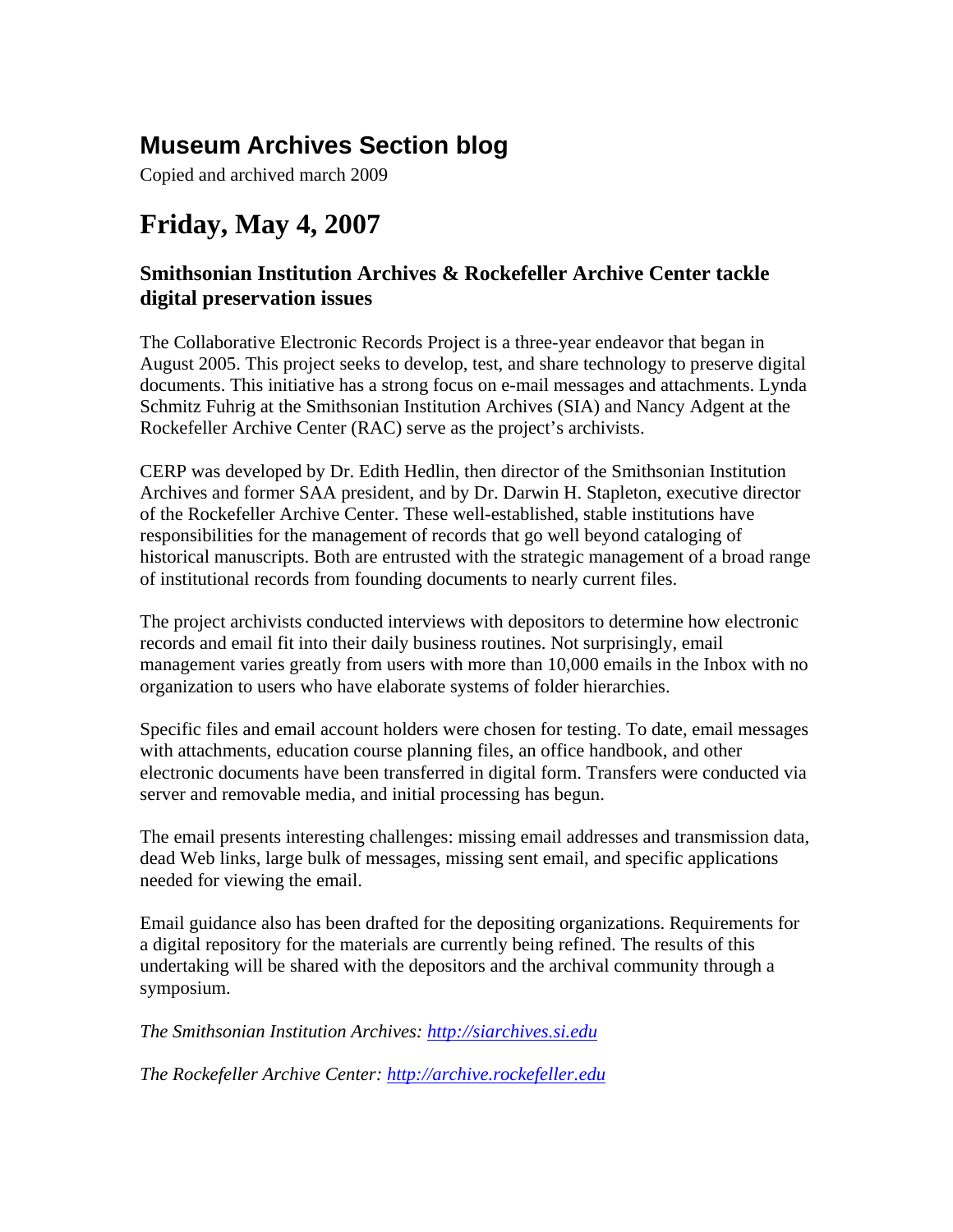*The Collaborative Electronic Records Project: http://siarchives.si.edu/cerp/cerpindex.htm*

*Originally published March 20, 2007*

*posted by MAS Blogger @ 3:27 PM* 0 comments

## **Museum Of Fine Arts, Houston (MFAH) Archives awarded NHPRC grant**

The Museum Of Fine Arts, Houston (MFAH) Archives is the recent recipient of a three year grant awarded by the National Historical Publications and Records Commission (NHPRC). The NHPRC fully awarded the MFAH Archives proposal, providing 101,995 in funds for the processing of 402 linear feet of archival holdings. The MFAH will match funds for the project, which focuses on facilitating access to its archival materials through arrangement, description and the placement of finding aids on the MFAH Web site. Measures to preserve the documents are also being undertaken.

In October, the Project Archivist position was filled by Kathryn Jones. Jones is a recent graduate of the School of Library and Information Science at the University of North Texas. Her past experience has included two internships with the rare book collection of the MFAH's European decorative arts wing, Rienzi. She is a member of the Society of American Archivists, the American Library Association, the Texas Library Association and the Archivists of the Houston Area.

As the year draws to an end, the first objective of the grant project - the processing of the records of current museum director, Peter C. Marzio - is concluding. These records have been the primary focus of the project due to Marzio's instrumental role in the emergence of the MFAH as a predominant force on the U.S. art landscape and in the early museum archives movement in the U.S. during the late 1970's and 1980's.

Other materials selected for this project are institutional records and collections of personal papers that illustrate the museum's unique and important role in the cultural life of Houston and Texas. They are of significant historical interest to the art community as well as to students of museum studies, education, history, architecture, design, urban development, landscape design, philanthropy, and women and ethnic studies.

Among the archives to be processed and catalogued during the grant period are the estate papers of Texas philanthropist, Miss Ima Hogg, who donated Bayou Bend Collection and Gardens to the MFAH in 1957. Also included in the project are the drawings and correspondence of designer Sally Walsh, the first Houstonian to enter Interior Design's Hall of Fame.

Also slated for the project are the museum's exhibition files that, according to MFAH Archives director, Lorraine A. Stuart, generate some of the greatest and most consistent research interest among the archival holdings. Other institutional records are those of the MFAH education department, which oversees one of the most widely acclaimed museum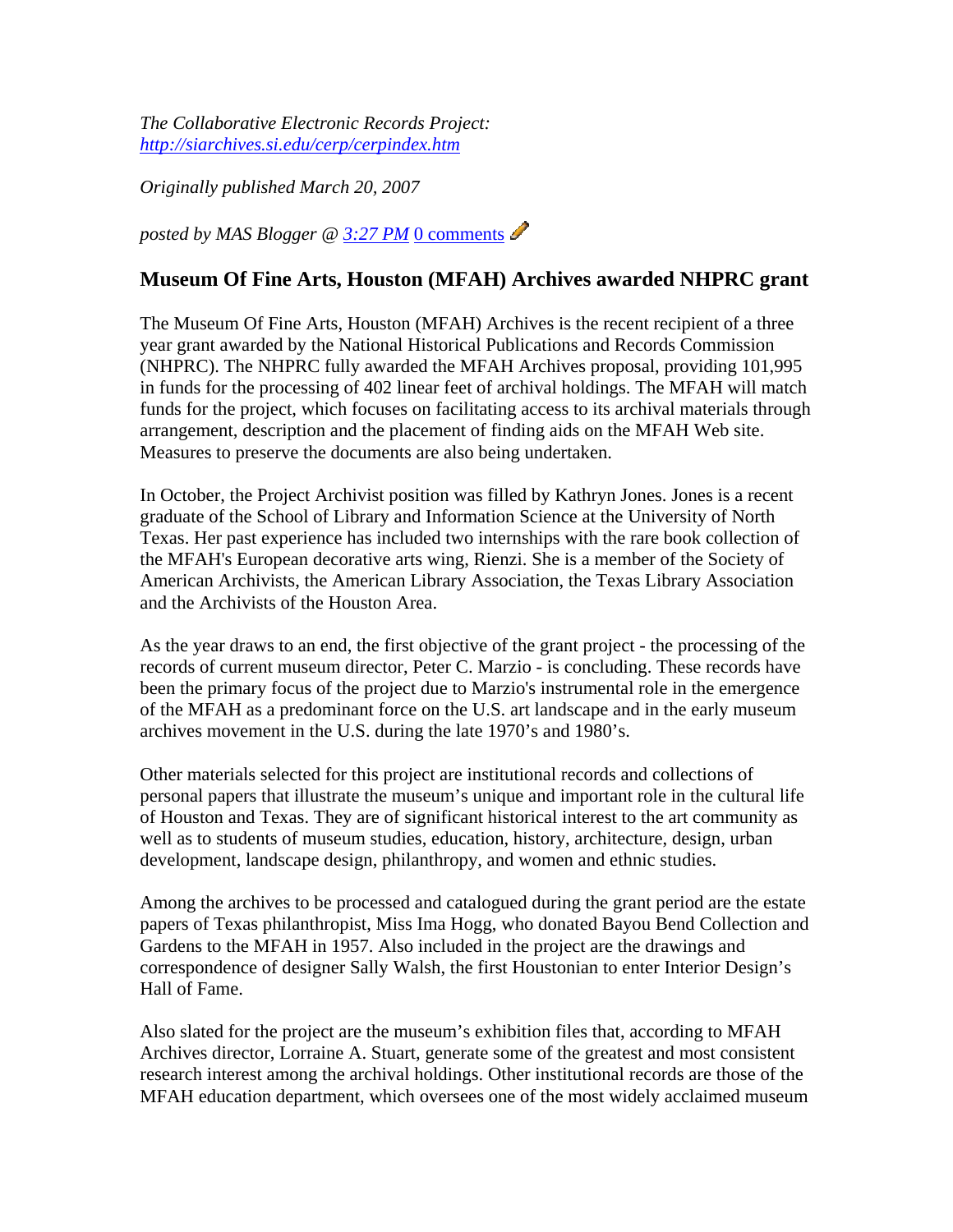educational programs in the country.

Subjects covered in the museum's institutional records include the Economic Summit of Industrialized Nations in 1990; the 1987 landmark exhibition, Hispanic Art in the United States: Thirty Contemporary Painters and Sculptors; Isamu Noguchi's design for the museum's Lillie and Hugh Roy Cullen Sculpture Garden, completed in 1986; the ongoing Jack Yates Magnet School Photography program; the Masterson collections of Worcester porcelain and David Webb jewelry; and the 1995 installation of American sculpture at the White House.

This recent award is the second grant the MFAH has received from the NHPRC. The first grant, in the amount of \$94,000, provided the original seed money for the establishment of the museum archives in 1984.

One of the oldest art museum archives in the country, the MFAH's Archives consists of 2,500 linear feed of institutional records and manuscript collections spanning more than 100 years. The department also operates the institutional records management program, which oversees an additional 1,000 linear feet of temporary records. It serves as the official repository for the records of the Contemporary Arts Museum Houston and the Art Libraries Society of North America's Texas-Mexico Chapter and houses a micrographic copy of the Texas Art Project, a segment of the Archives of American Art compiled by the Smithsonian Institution. Through a Web-based database, the Archives provides unparalled access to extensive and detailed information on the MFAH's exhibition history. Its holdings have been a valuable source in the compilation of local and regional histories, Houston architectural surveys, catalogues raisonné and other monographs.

*Originally published January 3, 2007*

*posted by MAS Blogger @ 3:26 PM* 0 comments

## **The Museum of Modern Art Archives & ARTstor Digitization Collaboration**

The Museum of Modern Art and ARTstor are pleased to announce their collaboration to digitize and catalogue 23,000 black and white photographs of installation views of past Museum exhibitions. The Museum of Modern Art began documenting its exhibitions with installation photography beginning with its 1929 inaugural exhibition, Cézanne, Gauguin, Seurat, van Gogh. The Museum has documented over 70% of its exhibition history with installation photography. A sampling of the landmark exhibitions included in the project are, Machine Art, 1934, Cubism and Abstract Art, 1936, Fantastic Art, Dada, Surrealism, 1937, Bauhaus: 1919-1928, 1938, the Good Design exhibition series, 1950, 1951, 1952, 1953, The Family of Man, 1955, 16 Americans, 1959-1960, Dada, Surrealism and their Heritage, 1968, Information, 1970, Pablo Picasso: A Retrospective, 1980, Primitivism in  $20^{th}$  Century Art: Affinity of the Tribal and the Modern, 1984-85, Vienna 1900: Art, Architecture and Design, 1986, Henri Matisse: A Retrospective, 1992- 93, and Jackson Pollock, 1999.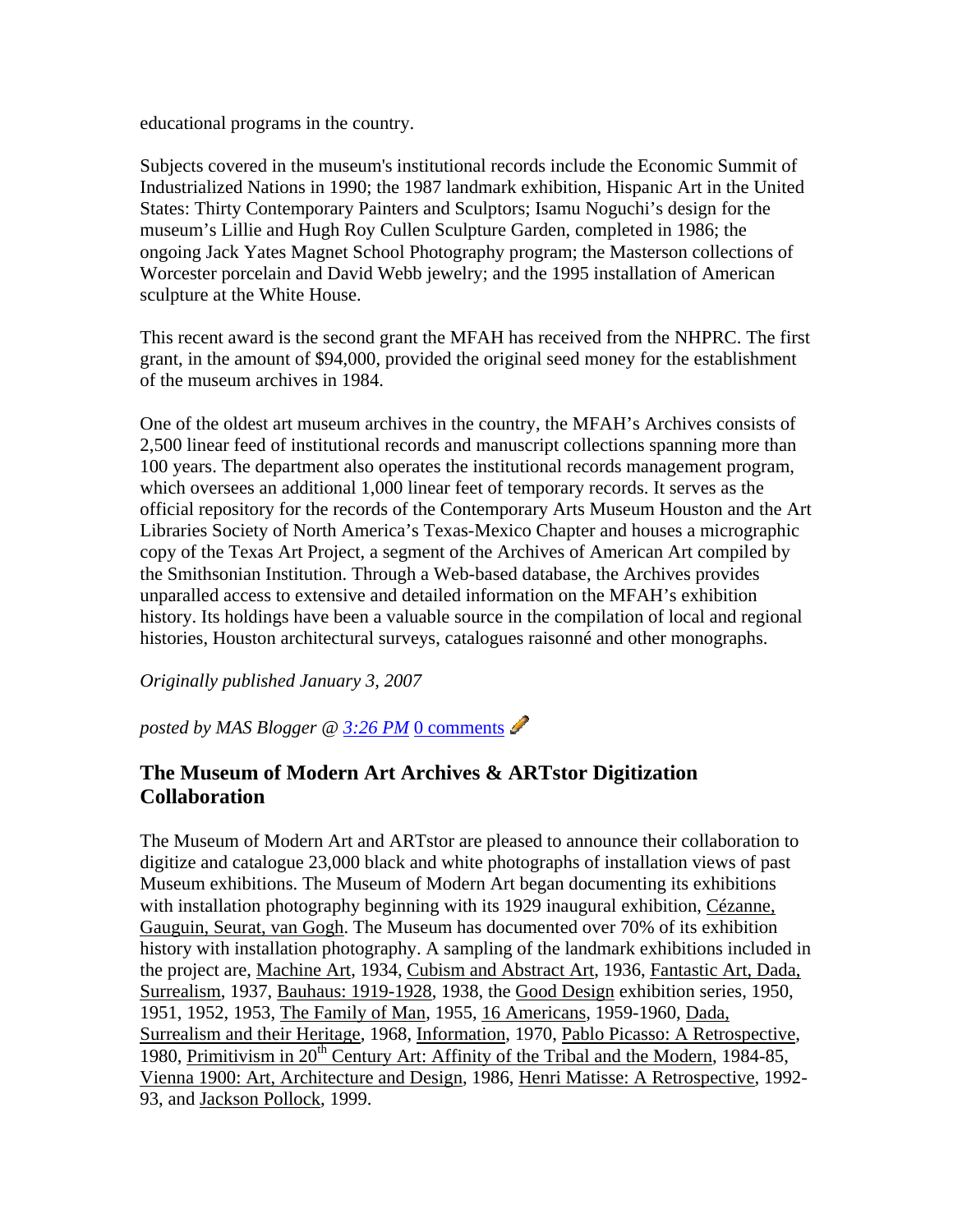

*Installation view of the exhibition "Machine Art." The Museum of Modern Art, New York. March 5, 1934 through April 29, 1934. Photographic Archive. The Museum of Modern Art Archives, New York. [IN34.2]*

ARTstor will scan the photographs and create high-resolution gray scale TIFF files. The TIFF files will reside with the Museum's Department of Imaging Services, who will then duplicate images upon request for reproduction. Additionally, three sizes of jpegs files for each image will be delivered to the Museum on hard drives, which will then be linked to the Museum Archives Image Database, MAID.

ARTstor will catalogue the photographs using existing item level documentation for each print. A style sheet has been prepared that will be used to normalize the catalogue entries for both the ARTstor and MAID databases.

Upon completion of the project, the scans and catalogue entries created by ARTstor will be augmented to the existing digitally-born installation views created by the Museum's Department of Imaging Services of exhibitions mounted since 2000 and currently posted to MAID; this will make it possible to access all installation photography in one database.

MAID is available to the public only in the Museum Archives Reading Room. Users have the ability to print images from MAID, including item level documentation and copyright information. Searching by keyword is available on MAID. By using keyword searching, digital surrogates from different Museum Archives records groups can be accessed together. Researchers may order digital images from the Museum's representatives, SCALA/Art Resource, by supplying the appropriate MAID catalogue number. The application and data server for MAID is iSeries-DB2 400 and the web server for MAID is iSeries Apache.

ARTstor in turn will be licensed to post low-resolution images of the installation views onto their database; from there, the images can then be accessed and downloaded at 72dpi for noncommercial use by subscribers to ARTstor.

Thomas D. Grischkowsky Archives Specialist Museum Archives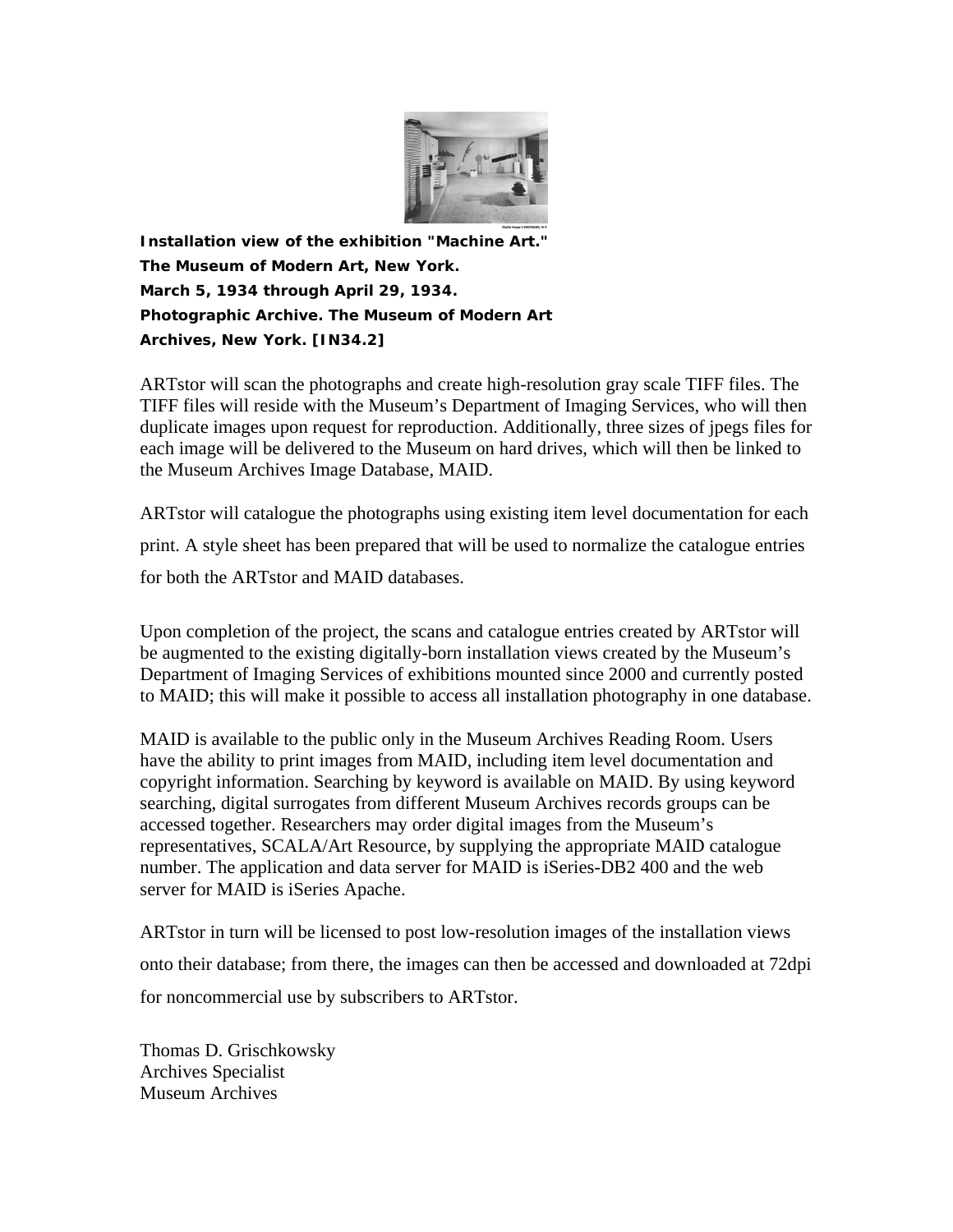The Museum of Modern Art

*Originally published November 10, 2006*

*posted by MAS Blogger @ 3:22 PM* 0 comments

## **Summary Report - SAA Conference Session 403 - Developing an Open-Source and Standards-Compliant Descriptive Tool for Lone Arrangers**

Friday, August  $4^{th}$ , 2006, 2:30-3:30 PM

Reported by Courtney C. Yevich, Assistant Fine Arts Librarian and VMFA Archivist Virginia Museum of Fine Arts

Speaking to a standing room only crowd, Chris Prom, Scott Schwartz and Chris Rishel of the University of Illinois at Urbana-Champaign showcased their new archives software product, Archon™: The Simple Archival Information System. Prom began the session by stating their key message – they wanted to design an open-source application for those that are unwilling or unable to get bogged down by technospeak. Namely, when Prom learned how to compose EAD finding aids, he figured there had to be an easier way, and more importantly, there had to be a way to get higher returns for his efforts. The result was a product designed to "input once, output many."

Prom demonstrated the software's public and administrative interfaces, searching across collections and even repositories. He explained that you could also search authority records, manually or batch load MARC records into library catalogs, import any existing databases, EAD finding aids and MARC records, or export the data back out to another system with no loss of data. The program also supports the association of any type of digital media content. The compression algorithms are written in such a way that Archon™ actually runs faster than most proprietary software. Prom mentioned that he was performing searches across approximately 5,000 guides, and the return speed was indeed amazingly quick. Prom also spoke about the history of the software and the developers' desire to have the archival community engage in a conversation about sustainability models and continuing enhancement and maintenance support for Archon™, as well as find more users interested in participating in usability studies.

During the course of the software development, two field tests/evaluations were performed by Pamela Nye, Phoenix Research and Designs, and Deborra Richardson, National Museum of American History Archives Center. Nye was unable to attend the meeting, so Schwartz spoke in her place, and he described how Nye was contracted to be a consultant for two small-scale archives projects, one at a church and the other at a university. For both jobs, Nye was looking for a system that was free or very inexpensive, and that would be easy to use for a non-archivist to create publicly accessible inventories and finding aids. Nye attempted to manually load the software on a Mac platform, which proved to have numerous problems, and she eventually loaded the program onto a Windows system. Overall, Nye reported that she really liked the potential of the software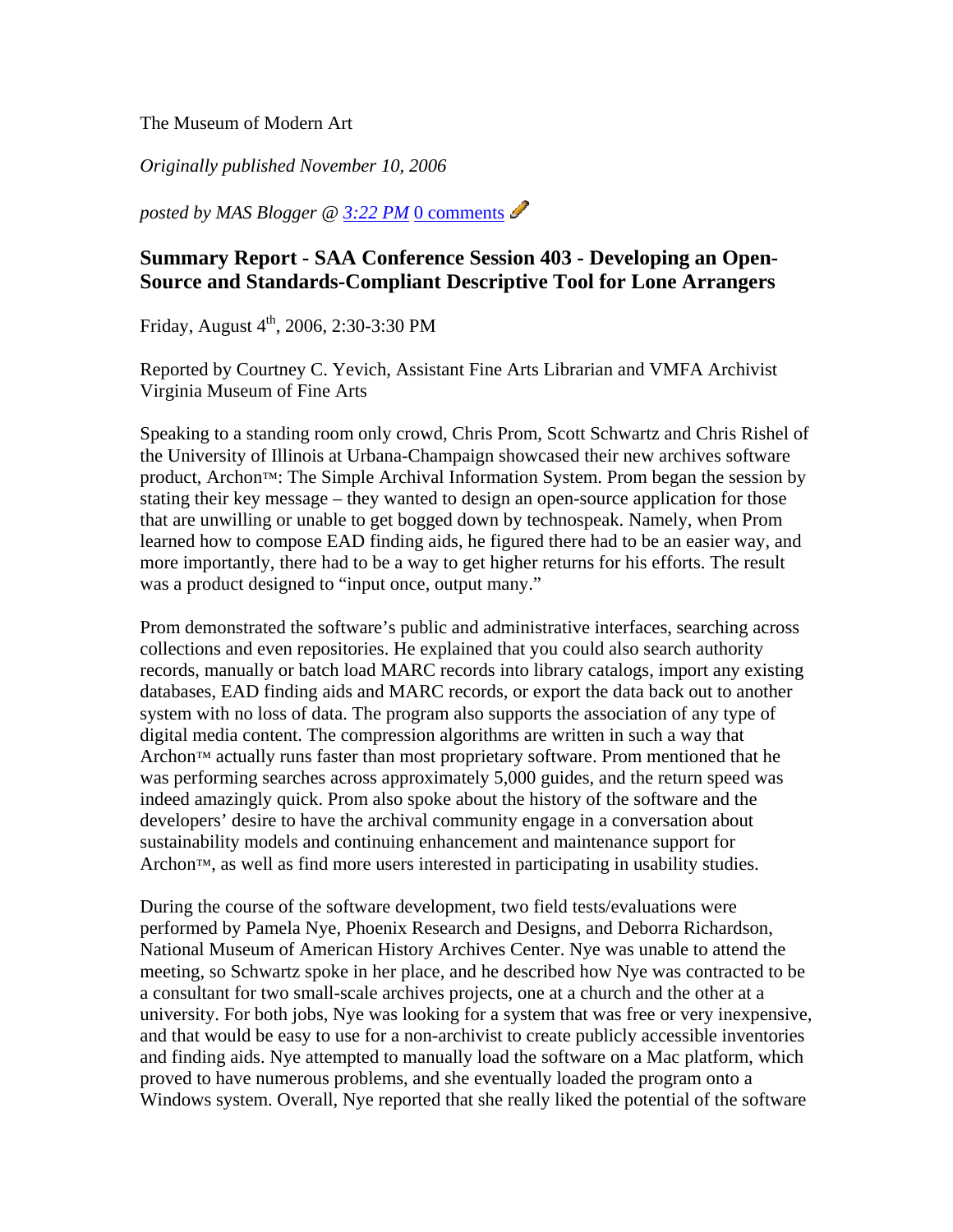– she liked the look and feel of the administrative and user interfaces, the ability to customize, and the relative ease of using the administrative modules. She did feel, however, that the archival jargon might confuse the non-archivist user, and that she had to both consult the documentation and experiment with the program to truly understand the best usage of the various entry fields.

As the head of an archives which recently lost their IT personnel and had a very limited budget, Richardson described how she was looking for a free system that would function as an entire archival management program, from acquisitions to processing to conservation to research. Due to various extenuating circumstances, the system was never loaded onto a server at the museum, and two staff members ended up entering sample records into the UIUC system remotely. Overall, they found the system to be easy to use and the documentation and developers to be helpful. Global changes were easy to make, and the ability to enter information on a variety of hierarchical levels was appreciated. Their main dissatisfaction with the system came from its inability to collect and report usage statistics, and track conservation/preservation activities, although Richardson allowed that both of these functions could be developed at a later date. She also explained how their staff has now come to realize that an open source product does require a good deal of knowledge and time investment, as well as cooperation among IT and archives staff.

The presenters then fielded questions from the audience, which ranged from the scalability of the system (if necessary, large databases could be separated and search results aggregated), to licensing (it was released under an academic or research use license, but it is open source, so user developed modifications could be considered for future system implementation), to in-house usage (the public interface does not have to be utilized), to field help (they are considering integrating tips for each field to aid users in understanding the archival jargon better).

For more information, detailed user and system administrator guides, software downloads, and a demonstration version of Archon™, see their website at www.archonproject.org.

*Originally published September 5, 2006*

*posted by MAS Blogger @ 3:20 PM* 0 comments

## **Museum Archives Section Business Meeting Minutes 2006**

Doc|Rtf versions

SOCIETY OF AMERICAN ARCHIVISTS, MUSEUM ARCHIVES SECTION

Hilton Washington, Washington, DC

Business Meeting, 4 August 2006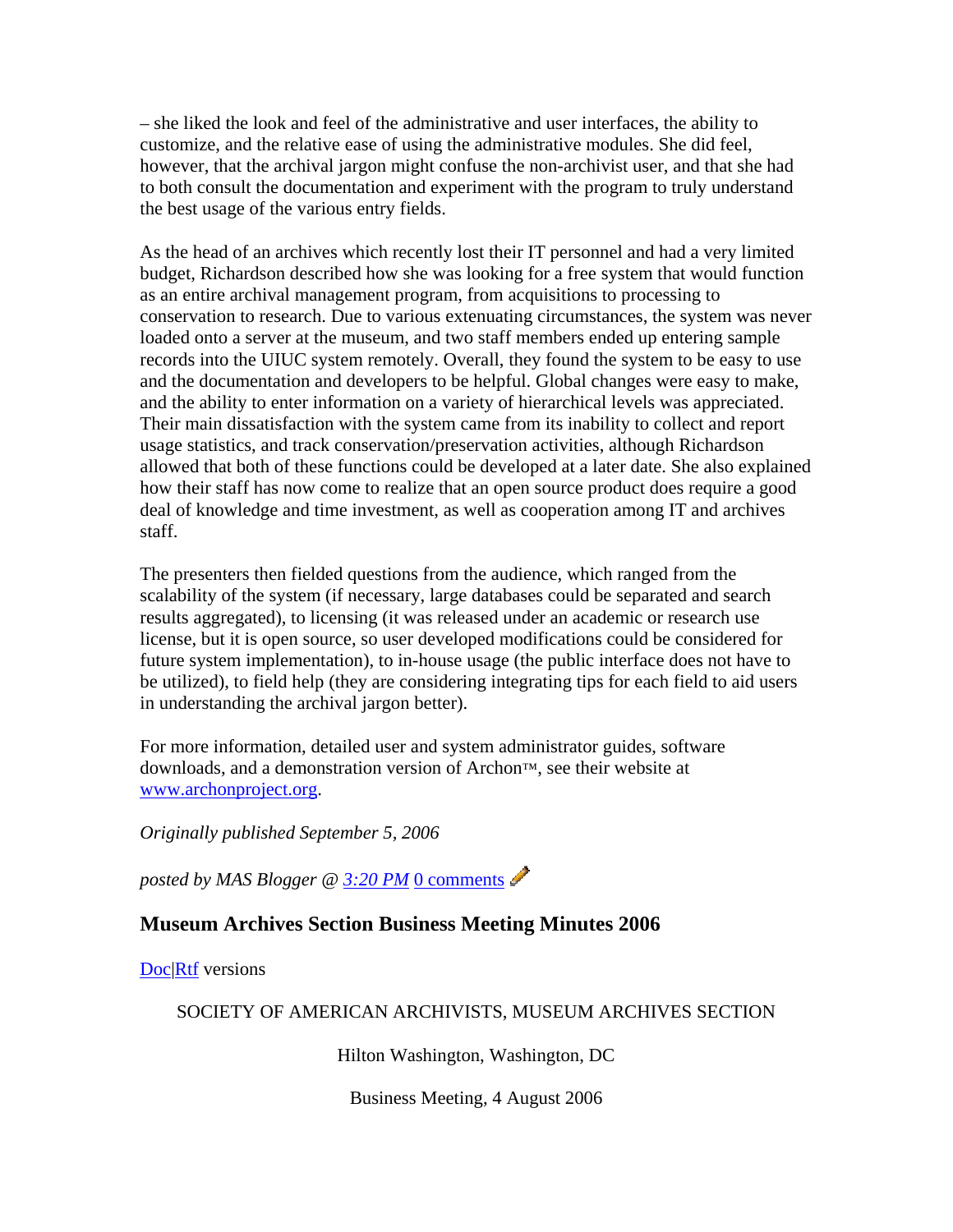Following a call to order by Section Chair Kristine Kaske-Martin, each of the 60 members of the section present introduced themselves.

#### *On-going section activities*

Kristine provided a brief updates on one on-going section project, the proposed Directory of Museum Archives. The intent of this project is to provide an online searchable directory of museum archives, not specifically of museum archivists in North America. Those who had volunteered in the past to work on this project included Kristine Kaske-Martin, Marisa Bourgoin and Bernadette Callery. For this project, museums will be defined as having collections of 3-D objects. The directory project plans to use the terminology used by the American Association of Museums to distinguish between various types of museums. Respondents will be asked to provide name, contact information and a basic statement of their collection policy.

#### *Introduction of section officers*

Other officers of the section were then introduced. Kristine is the outgoing chair, having served a total of three years. She will be succeeded, following this meeting, by incoming chair Marissa Bourgoin. Kristin Parker (not able to be present at this meeting) serves as Secretary. Polly Darnell and Molly Wheeler are outgoing Newsletter editors. Daniel Alonzo and Ambika Sankaran are current section webmasters, with Lisa Grimmm volunteering to replace Ambika. All members of the section are encouraged to contribute to the workings of the section and are encouraged to contact any of the officers identified above directly with an offer of help.

#### *Section newsletter*

Polly and Molly characterized their editorial responsibilities as that of soliciting articles on topics of interest to the group, reports on projects from the section membership and personnel news. They saw their primary task as one of reminding people of their offers to contribute, and limited editing of the articles received. They have produced 3 newsletters per year (Fall, Winter and Spring), with at least one 750-1000 word article in each issue as well as news items, and reports on projects, particularly those supported by grant funds. Bernadette Callery and Collette Hill volunteered to serve as the next co-editors of the section newsletter.

Several attendees volunteered articles and reports, including Courtney Yevich on NEH funding, Susan Roper on the process of beginning a new archive (Clark Art Institute), The Getty's posted finding aids (Nancy Enneking) and the Rockefeller project with the Smithsonian (Lynda Schmitz Fuhrig). Authors were also solicited to summarize the sessions of particular interest to the Section held during this conference, including "What Makes A Great Leader? For Libraries? For Archives? For Museums?" (Kathleen Crossman) and "Ties That Bind or a Different Worldview? The Intersection of Archives, Museums and Libraries," organized by the section's own Anthony Reed.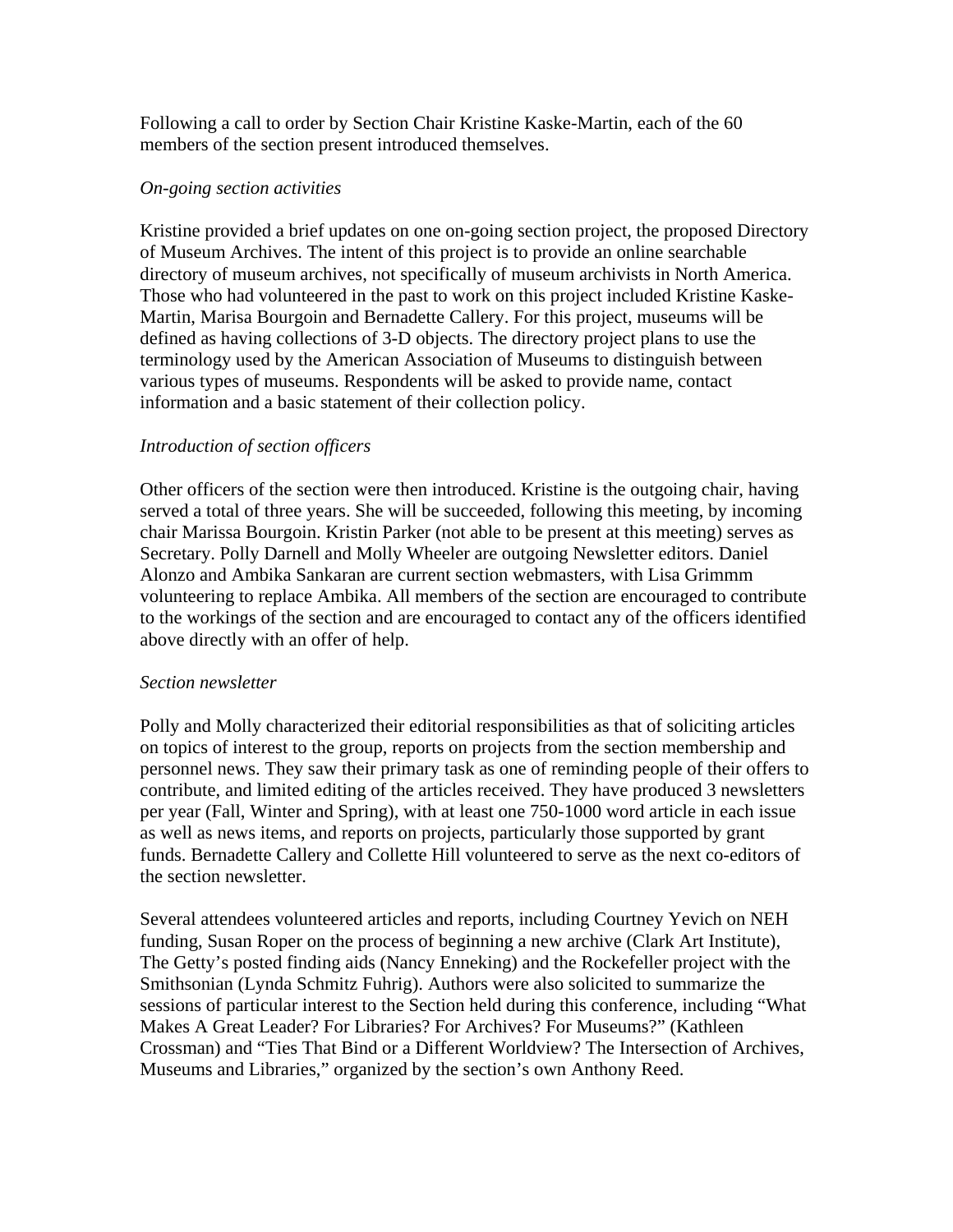#### *SAA update*

Steve Wright of the Winthrop Group, representing the Program committee for the 2007 SAA meeting in Chicago encouraged the group to submit proposals, encouraging proposers to move away from the traditional 3 personal panel and moderator to more interactive formats. This year, each section may only endorse 2 proposals, and the program committee promises to look very carefully at those sessions. In order to allow the program committee to make their decisions by December, all proposals must be submitted electronically by 9 October. Please see http://www.archivists.org/conference/chicago2007/proposals.asp for more information on submitting proposals. Presenters were also urged to avoid the use of PowerPoint as equipment rentals and Internet connections are rapaciously expensive at conference hotels.

Mary Jo Pugh, new editor of *American Archivist* also spoke, encouraging the group to submit articles to that publication, particularly those that support the [goals] of the society, i.e. Technology, Diversity and Advocacy. She is particularly interested in receiving articles discussing practice-based research with wide applicability to the profession and essay reviews which would deal with a number of related publications. She would also like to see more on the experience of the grant-funded pilot project – particularly what happened along the way – and how or if the project was continued after the grant funding was expended. In addition to book reviews, she would also like to see reviews of websites and exhibitions. She would also like to initiate reviews of websites and see more on grant-funded projects, particularly those that progressed beyond the initial or pilot stage. Other article possibilities were those programs which were proposed, but didn't make it into the annual SAA conference. As she will be serving on the program committee, she is anxious that we also re-purpose the oral presentations that were made. For those just venturing into print, she recommended that they consider volunteering to write book reviews and contacting Book Review editor Jeannette Bastian.

If you have ideas or further questions, please contact Mary Jo Pugh at americanarchivist[at]archivists[dot]org

David Gracy also reminded us that he was soliciting articles for *Libraries and Culture*, and was particularly interested in articles that deal with the preservation of the cultural record and the relationship between the creators of those records and the museum collection they document.

Deborra Richardson of the Archives Center, National Museum of American History, Smithsonian Institution, our representative with the joint committee of the American Association of Museums, American Library Association and SAA, the Committee on Archives, Libraries and Museums, CALM. CALM is responsible for the touring Collecting Cultural Object workshop.

[discussion of Joint statement on access to original material. Were comments being requested? To whom? By when?]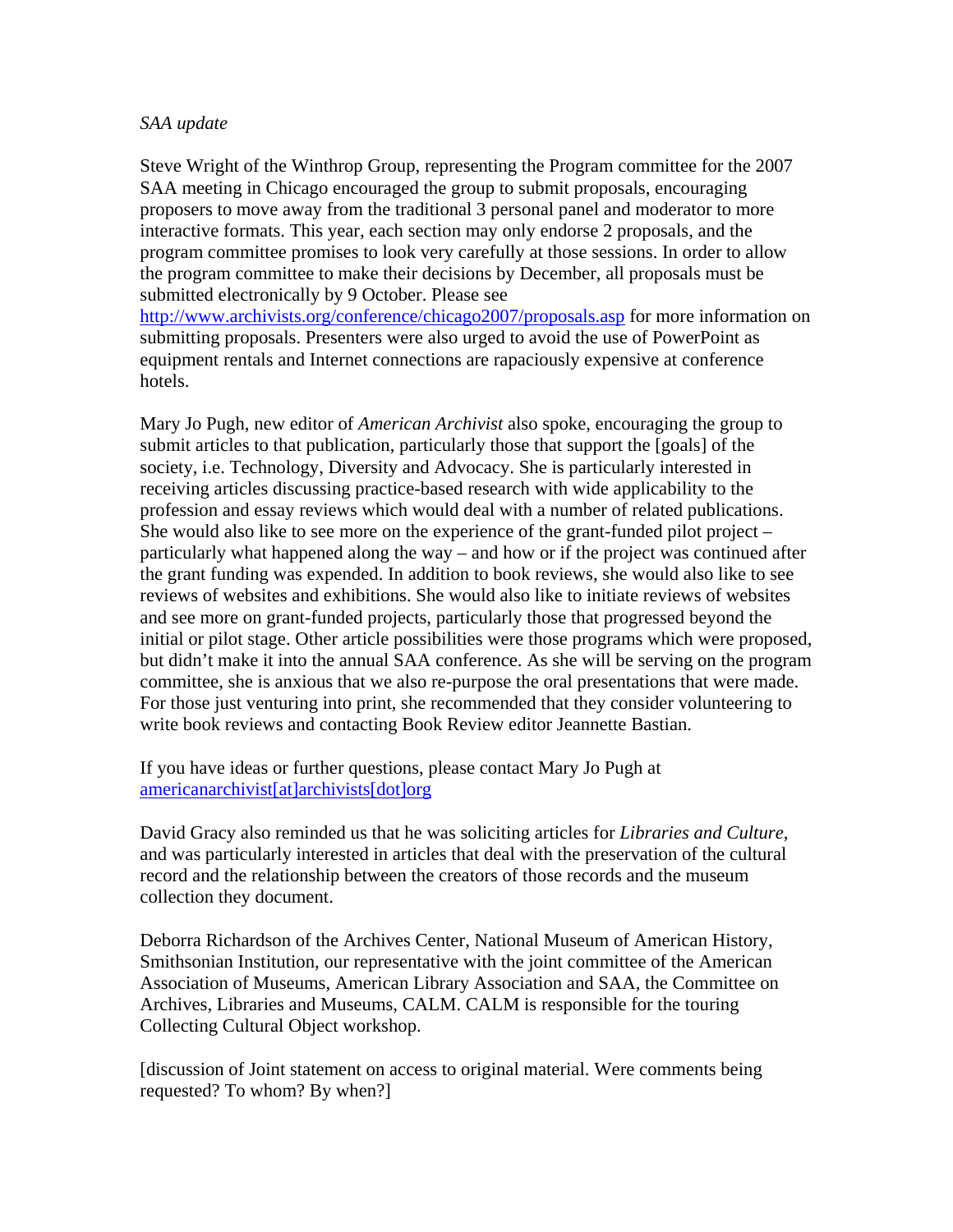#### *Ideas for proposed sessions for 2007 SAA conference*

Ideas for the session proposals for the 2007 SAA conference were generally discussed, including museums of the gilded age, collaborating with for-profit organizations, the ethics of fees for service, particularly the use of images in museum archive collections, determining the right of access to collections and the ethics of use generally. Other approaches suggested were to use a case study approach to a session, and the topics for that included women instrumental in starting museums, various models of cooperative project management, particularly across different types of museums and the use of photo houses as a means of making your images accessible to a wider buying public.

*Originally published August 24, 2006*

*posted by MAS Blogger @ 3:15 PM* 0 comments

## **Society of American Archivists/Museum Archives Section Working Group Meeting Minutes 2006**

#### Doc Rtf versions

*Wednesday August 2, 2006 National Gallery of Art/West Building Lecture Hall*

- The meeting began at 1:00 and was chaired by Kristine Kaske-Martin. The new section chair, Marisa Bourgoin was introduced. The primary topic to be discussed concerned intellectual property rights as well as use and reproduction policies, fees, and practices. The questions that we handed out at the beginning of the meeting were:
- 1. What do you charge for reproductions of collection material?
- 2. Do you charge for permission to publish: If so, how much do you charge?

3. Do you allow outside entitites use of your materials for profit making enterprises? Why or why not?

- 4. Does your institution use your materials for fund raising?
- 5. Who makes the rules we are to follow when it comes to matters that are both ethical and financial?
- Maygene Daniels made the distinction between archival materials and works of art. While there are many issues involved in providing surrogates of works of art, there are many benefits to an institution to "publish" an archival piece rather than providing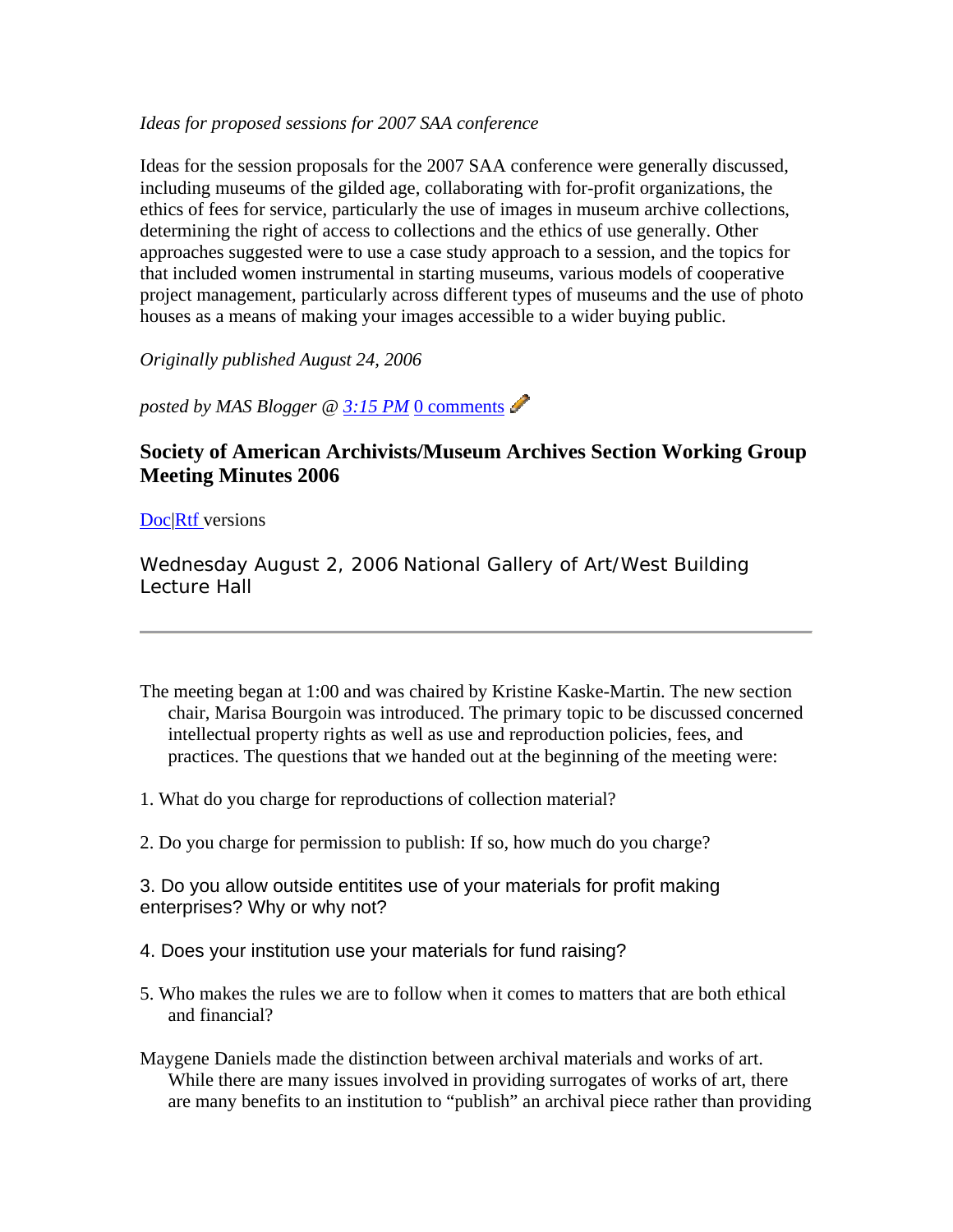it individually. The National Gallery of Art will charge a reproduction fee but not a use fee. The reproduction fee is a flat \$20 (which doesn't include original photography) – they keep it simple and don't differentiate based on type of client. The archives are not the recipient of the funds, and the opinion was expressed that no one is going to get rich on reproductions of archival materials.

The Air and Space Museum charges a photography fee and a use fee.

- MoMA (Museum of Modern Art) is scanning analog photos from 1929-2000 that will be available in 3 sizes of jpegs through ARTstor (23,000 images). There have been no rights restrictions imposed by ARTstor.
- The Getty strategy is to put digital materials up in a OAI harvestable form. The policy is to not charge except for clearly commercial use. The legal department has determined that as a non-profit, the Getty organization can not provide an image to an individual or organization who will financially profit from it.
- There was a discussion on staffing for rights and reproduction. MoMA outsources the supplying of reproductions.
- Next centralized vs. distributed scanning was discussed and quality control was mentioned as an issue. The difference between staff orders (where it might be fine to scan from the archivist desktop) and public orders (where a centralized operation with standardized processes might be a better way to go) was brought up. It was predicted that within five years there will be DAM (Digital Asset Management) systems up on the web and there will be "image ATMs".
- Exclusivity no one spoke up to say that they will grant exclusive rights. There was an inquiry about Smithsonian/Showtime deal which is a 30 year contract that grants right of first refusal to Showtime for films using significant Smithsonian content. No archival personnel we consulted in the development of that contract.
- Equal access concensus was that there should be "no breaks for whiners" that equal access and equal application of policy should be adhered to. But if an institution charges different amounts to different users for the same thing, are they adhering to the equal access provisions of archivists? Others felt there was nothing wrong with charging more from a commercial client. Some felt that reproductions are a privilege, and not the same as access – but the two concepts are getting increasingly tangled. The underlying question is whether the fee is a use fee or a service fee.
- There was discussion about tax-free status, with some expressing the opinion that being not-for-profit automatically means that an institution is publically funded by virtue of a tax-free status.
- Question "Will anyone give a reproduction if they don't own copyright?" Some said they would provide a digital file on the word of the client that it was for research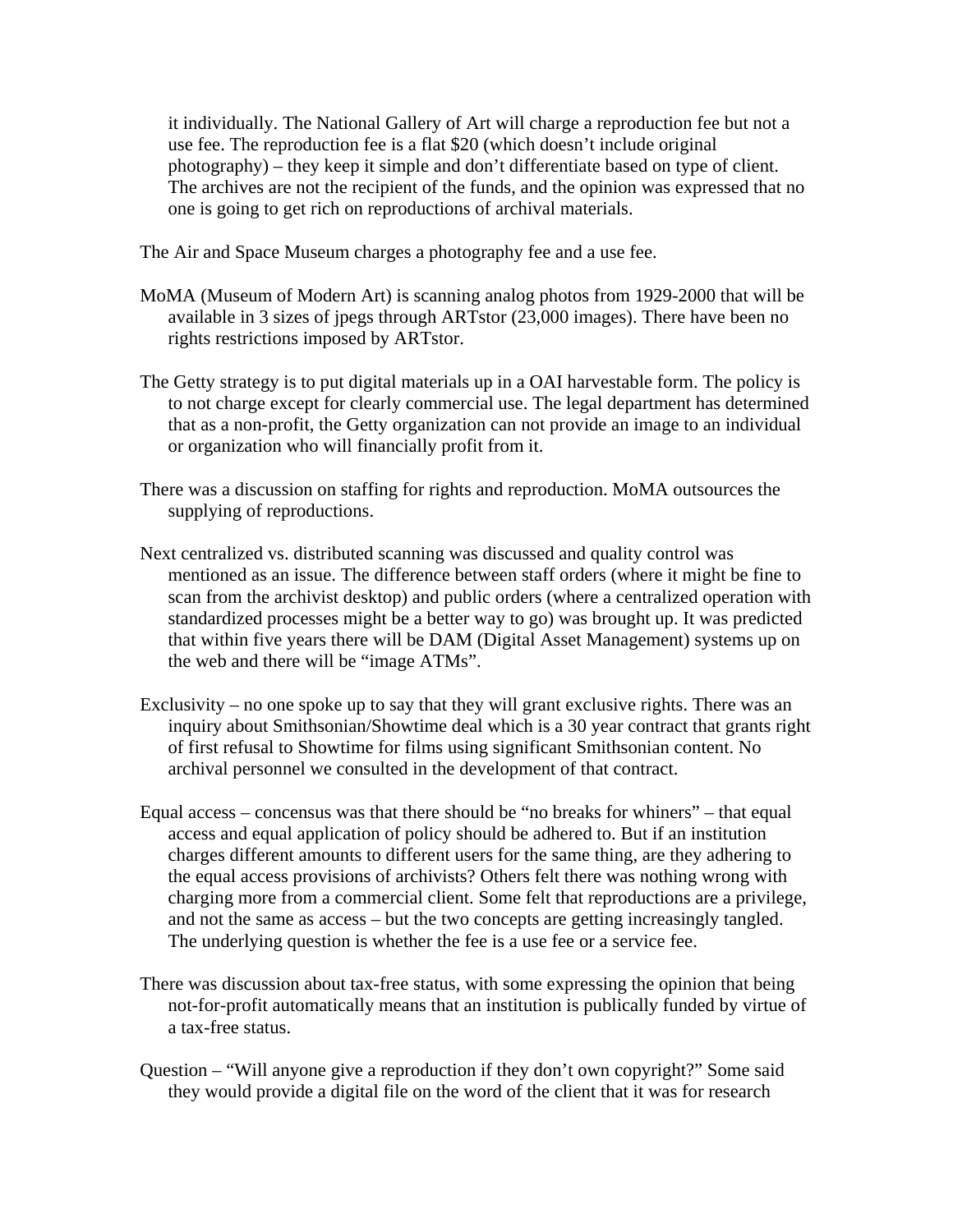purposes only, but others believe that the Digital Millenium Act does not allow for dissemination beyond the institution. The Computer Museum has copyrighted photos online that are orphaned works. They will provide a reproduction but with a statement that they are not providing copyright. They believe the materials have no significant commercial value and they will take an image down if requested.

The meeting adjourned at 3:00 and was followed by tours of the Archives of the National Gallery of Art.

Respectfully submitted,

Leah Prescott

Assistant Archivist

J. Paul Getty Trust

*Originally published August 24, 2006*

*posted by MAS Blogger @ 3:12 PM* 0 comments

## **VMFA Awarded Challenge Grant**



#### **VMFA AWARDED \$610,000 NEH CHALLENGE GRANT THAT WILL STRENGTHEN ITS ART HISTORY LIBRARY**

The Virginia Museum of Fine Arts has received a \$610,000 challenge grant from the National Endowment for the Humanities that will be used to strengthen its 136,500-volume art history library, which is the largest museum library in the Southeast.

The grant, which is contingent on the museum raising \$2.44 million in matching funds, will be used to endow the positions of head librarian and assistant librarian; for the acquisition of books for the core and rare-books collection; for archival and preservation materials; and for maintenance of climate controls.